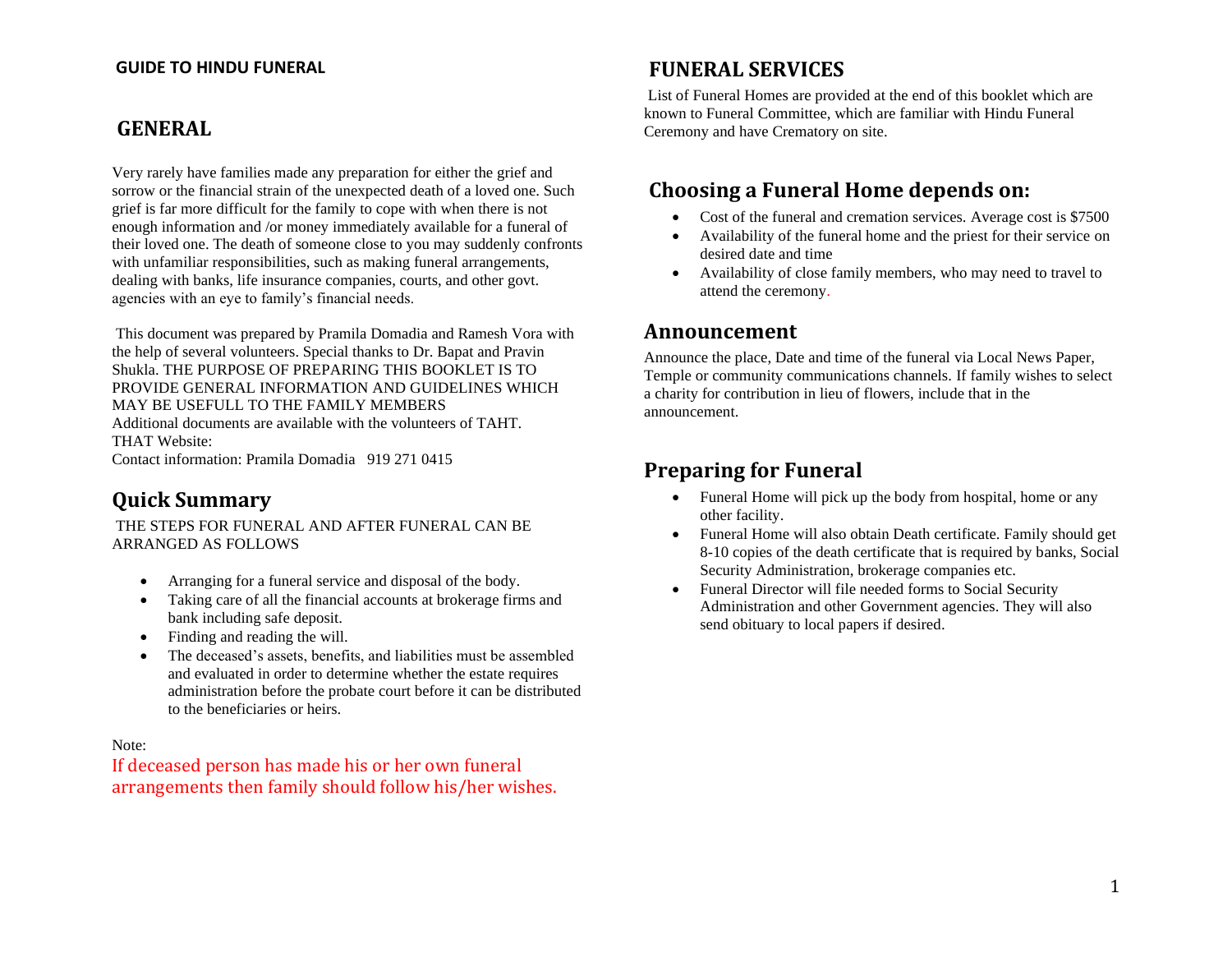# **Day of Funeral**

Following steps are typical for a Hindu family

- Appoint a MC for Funeral process for smooth flow. MC will make all announcements, introduce guest speakers, and keep every thing under control).
- Keep a large sized framed picture of deceased at the entrance of the hall, a guest book and many copies of eulogies for guest.
- Select a CD with Bhajans, or a group chanting in family's preferred God's names during the quiet period.
- Have few flower arrangements by relatives or friends near cascade if desired.
- Have one person to take pictures or video of the ceremony if desired.
- Ceremony begins with puja according to family's wishes by the priest selected by the family.
- Close relatives, friends, and coworkers may provide eulogy
- All visitors will pay respect by offering deceased person flower petals and leave the room; the staff will close the cascade and roll it to the crematory for cremation.
- After small ceremony by the son the body is transferred in a cardboard box and rolled in to the chamber, son pushes the switch for the fire, the door closes and in 15-20 minutes, the body turns in to ashes.
- MC needs to pick up the picture, Guest book, flowers, Donation Checks, CD or any other items brought from home.
- Family receives the asthi (ashes) in an urn next day.

### . **DISPOSING ASHES/ BODY**.

SCATTERING OF ASHES IN A BODY OF WATER LIKE LAKE IS NOT PERMITTED IN U.S.A. IT REQUIRES A SPECIAL PERMISSION BY LOCAL AUTHORITY TO SCATTER ASHES IN A RIVER OR SEA. In Raleigh NC Poole Funeral home has a "Scattering Garden" where ashes can be scattered THERE ARE COMPANIES THAT WILL ARRANGE FOR SHIPMENT OF CREMATED REMAINS TO INDIA TO SUBMURGE THE ASHES IN RIVER GANGES.

If the body is transported back to India or to other countries,

approximate cost is \$ 4000-5000. Original death certificate, original passport of the diseased, letter from the health department testifying absence of contagious disease is required when body or the ashes is to be transported.

#### **Recommendations for all:**

Plan ahead for your own funeral! Make clear your wishes for all areas listed. This will save your loved ones a lot of heartache and decision making tasks.

Have all your information such as wills, bank records, insurance policies, Titles and deeds, IRA, pension plans, your financial planner's name and number, titles for home(s) and car(s), mortgage record, credit card information, safe deposit box information in a place. Communicate this information to your trusted kin/friend.

All of us should have following documents dully prepared and registered.

- Advance Directive for Health Care A Living Will
- Last Will and Testaments
- Durable Power of Attorney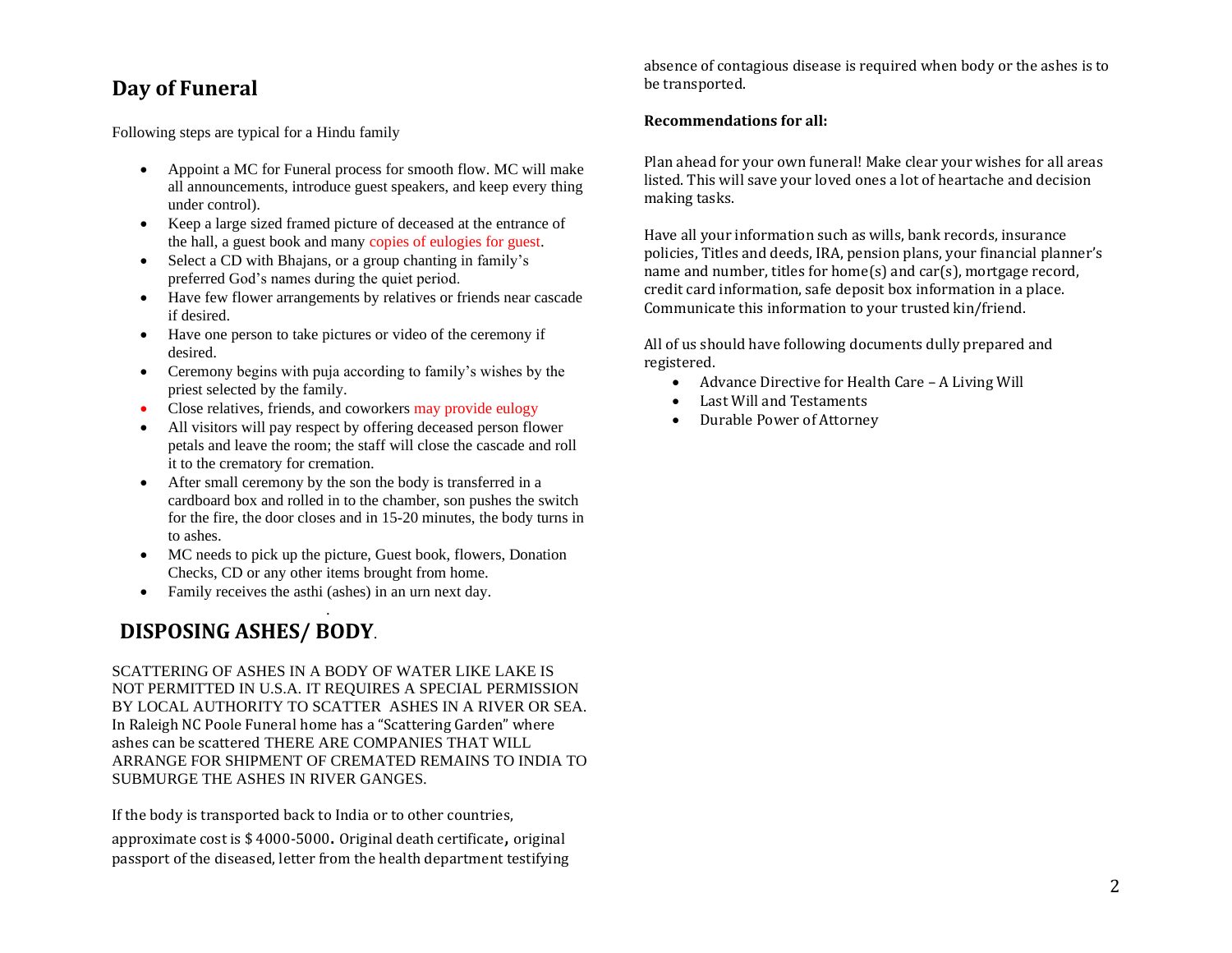# **ORGAN OR FULL BODY DONATION**

Hindu traditions or law do not prohibit organ or Body donation. Embalming is also acceptable in Hinduism if required. Family should discuss the need with Funeral Director People wishing to donate the body for this purpose can contact organization named " Medicure" It connects Donors to medical professionals. Plan ahead, Register your intent. Visit or contact Medicure (1-866-560-2525, fax 1-503-257-9101, email donate@medicure.org. Mail 18111 NE Sandy Blvd. Portland OR 97230)

#### Relevant Laws and regulations

This booklet is written considering NC laws. However for reference relevant NC laws are listed below.

10A NCAC 44.0501 INVESTIGATION BEFORE CREMATION OR BURIAL AT SEA.

> Requires medical examiner certificate before cremation. Funeral Director can help obtain one.

10A NCAC 44.0304 Identity of Decedent AND Next of Kin, 10A NCAC 44.0305, 10A NCAA 44.0310, *10A NCAC 44.0307 Cremation.* 

> These regulation addresses the procedure for confirming identity of the deceased, locating nearest relative, responsibility of the person taking possession of the body, transportation and disposal of the body.